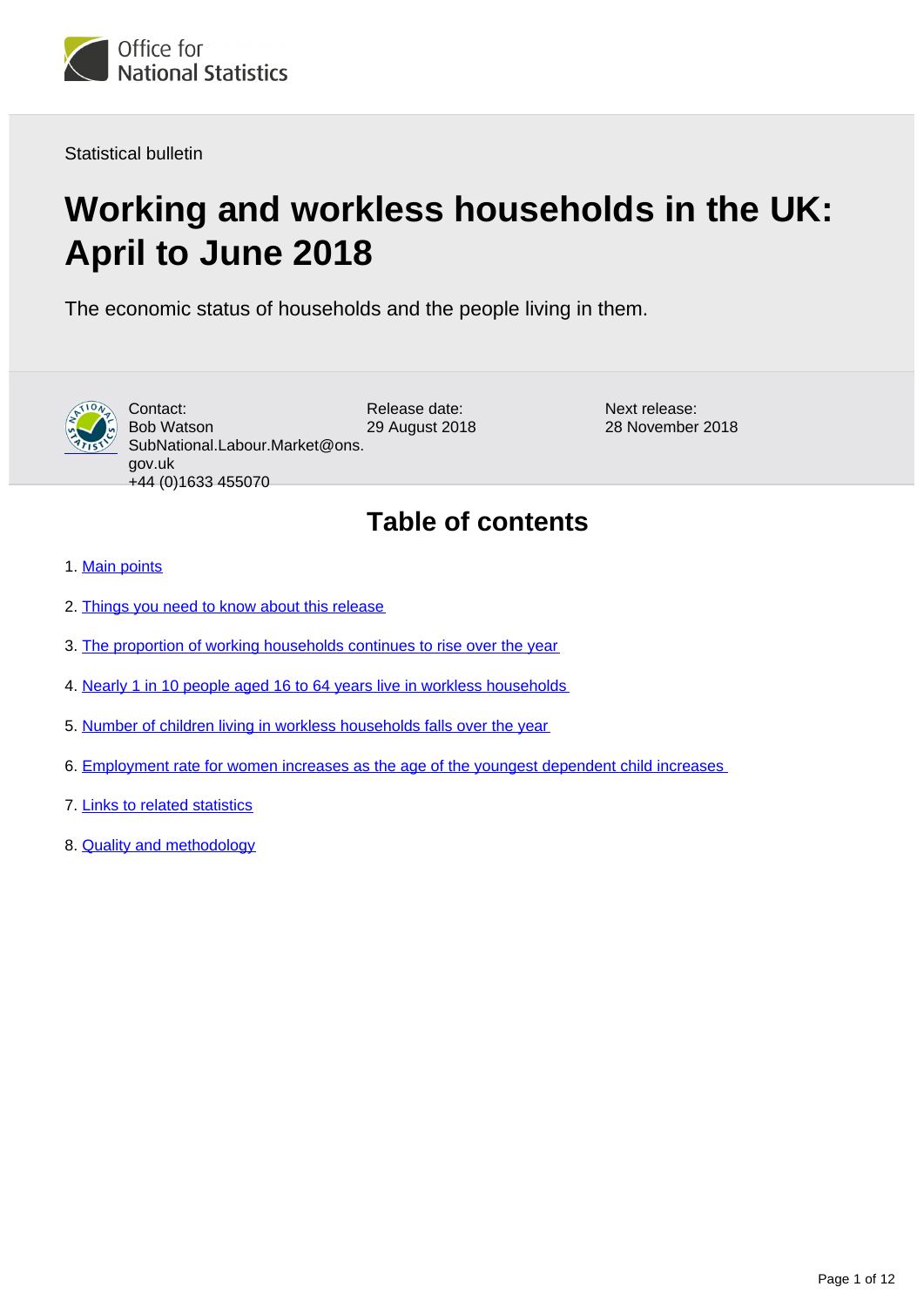## <span id="page-1-0"></span>**1 . Main points**

- Of the 20.9 million households (where at least one member is aged 16 to 64 years) in the UK, 12.2 million (58.5%) had all household members aged 16 years and over in employment, up 260,000 or 0.7 percentage points over the past year.
- There were 5.7 million households (27.2%) with a mix of at least one working and one workless adult, down 48,000 or 0.5 percentage points over the year.
- There were 3.0 million households (14.3%) where no member of the household was in employment, down 11,000 or 0.2 percentage points over the last year.

## <span id="page-1-1"></span>**2 . Things you need to know about this release**

## **Introduction to working and workless households**

This bulletin provides statistics on the economic status of households and the people living in them in the UK. These statistics are from the Labour Force Survey (LFS), covering the period April to June 2018, unless otherwise stated, and only include households where at least one person is aged 16 to 64 years.

All estimates are not seasonally adjusted and all comparisons are made on an annual basis, comparing April to June 2018 with April to June 2017.

The highest-quality statistics for the economic status of households at a local level within England, Scotland, Wales and Northern Ireland are available, up to January to December 2017, in the bulletin Workless households [for regions across the UK: 2017](https://www.ons.gov.uk/employmentandlabourmarket/peoplenotinwork/unemployment/bulletins/worklesshouseholdsforregionsacrosstheuk/2017), published on 29 August 2018. This uses the Annual Population Survey (APS), which has a greater sample size at local level.

As with any sample survey, estimates from the LFS are subject to a certain level of uncertainty. Please see the Quality and methodology section for an explanation of sampling variability.

## **Main definitions**

### **Households**

For the purposes of this bulletin, estimates only include those households where at least one person is aged 16 to 64 years.

### **Student households**

Households where all adults are aged 16 to 24 years and in full-time education. The definition excludes households where all members are in education but some members are aged 25 years or over.

### **Working households**

Households where all members aged 16 years or over are employed.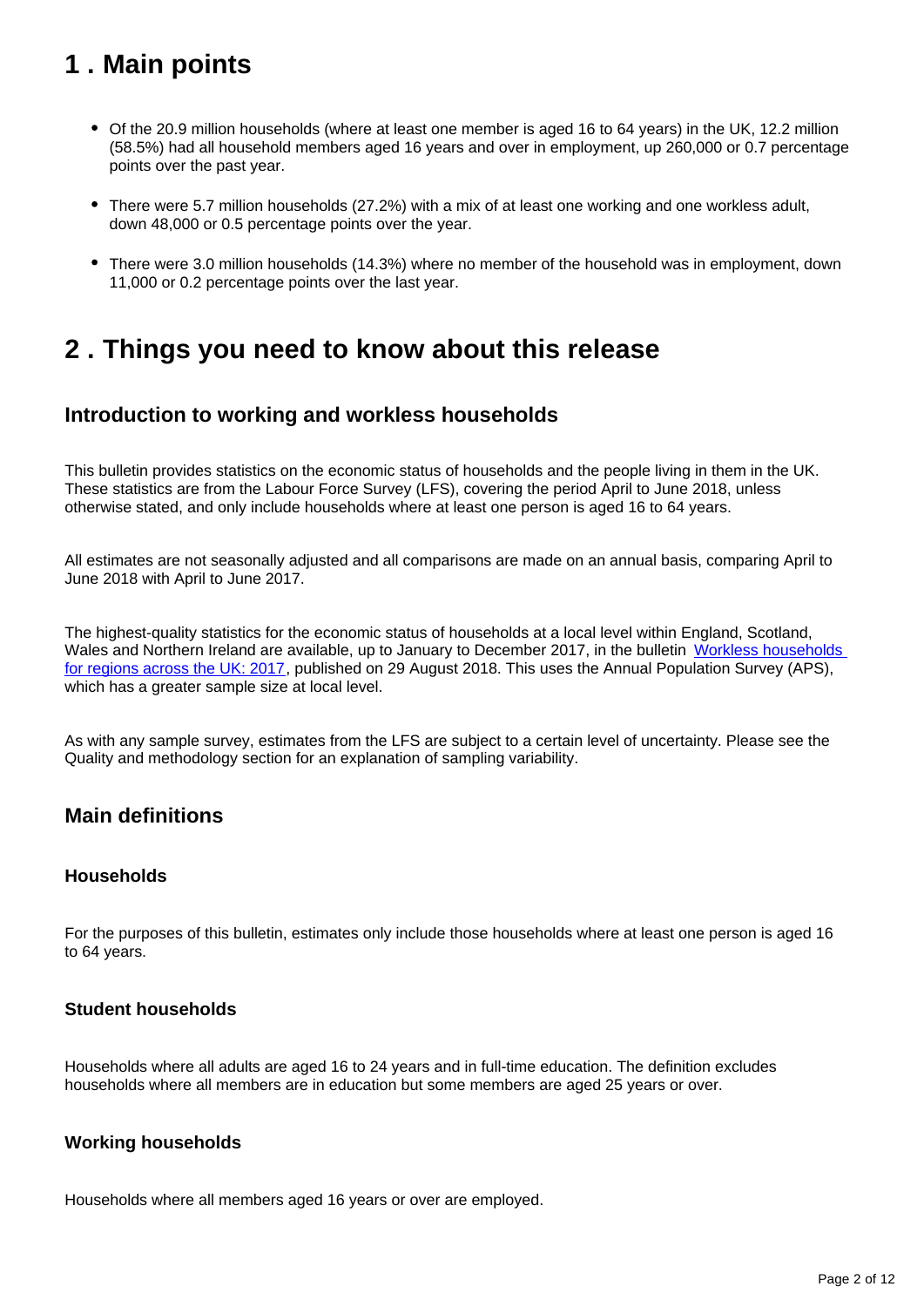### **Workless households**

Households where no-one aged 16 years or over is in employment. These members may be unemployed or economically inactive. Economically inactive members may be unavailable to work because of family commitments, retirement or study, or unable to work through sickness or disability.

### **Mixed households**

Households that contain both working and workless members.

### **Other household types**

This refers to households that contain two or more family units, or two or more people belonging to separate family units.

### **Lone-parent households**

This refers to households that contain at least one dependent child under the age of 19 years. There may be other non-dependent children present, that is, those aged 18 years or over, but only one parent of these children.

### **Employment**

A measure of the number of people in work.

#### **Unemployment**

A measure of people without a job who have been actively seeking work within the last four weeks and are available to start work within the next two weeks.

### **Economically inactive**

People who are not in employment but do not meet the internationally accepted definition of unemployment because they have not been seeking work within the last four weeks and/or they are unable to start work within the next two weeks.

#### **Data source**

The source for the statistics in this bulletin is the Labour Force Survey (LFS) household datasets. These are available historically for the April to June quarters from 1996 and October to December quarters from 2004. In this release, estimates for the July to September and January to March quarters are available starting in 2014 and 2015, respectively. They do not contain information on earnings. All members of the household are weighted equally in the household datasets.

Further information on quality of the data within the LFS is available in the [Quality and Methodology Information](https://www.ons.gov.uk/employmentandlabourmarket/peopleinwork/employmentandemployeetypes/qmis/labourforcesurveylfsqmi)  [\(QMI\)](https://www.ons.gov.uk/employmentandlabourmarket/peopleinwork/employmentandemployeetypes/qmis/labourforcesurveylfsqmi) report.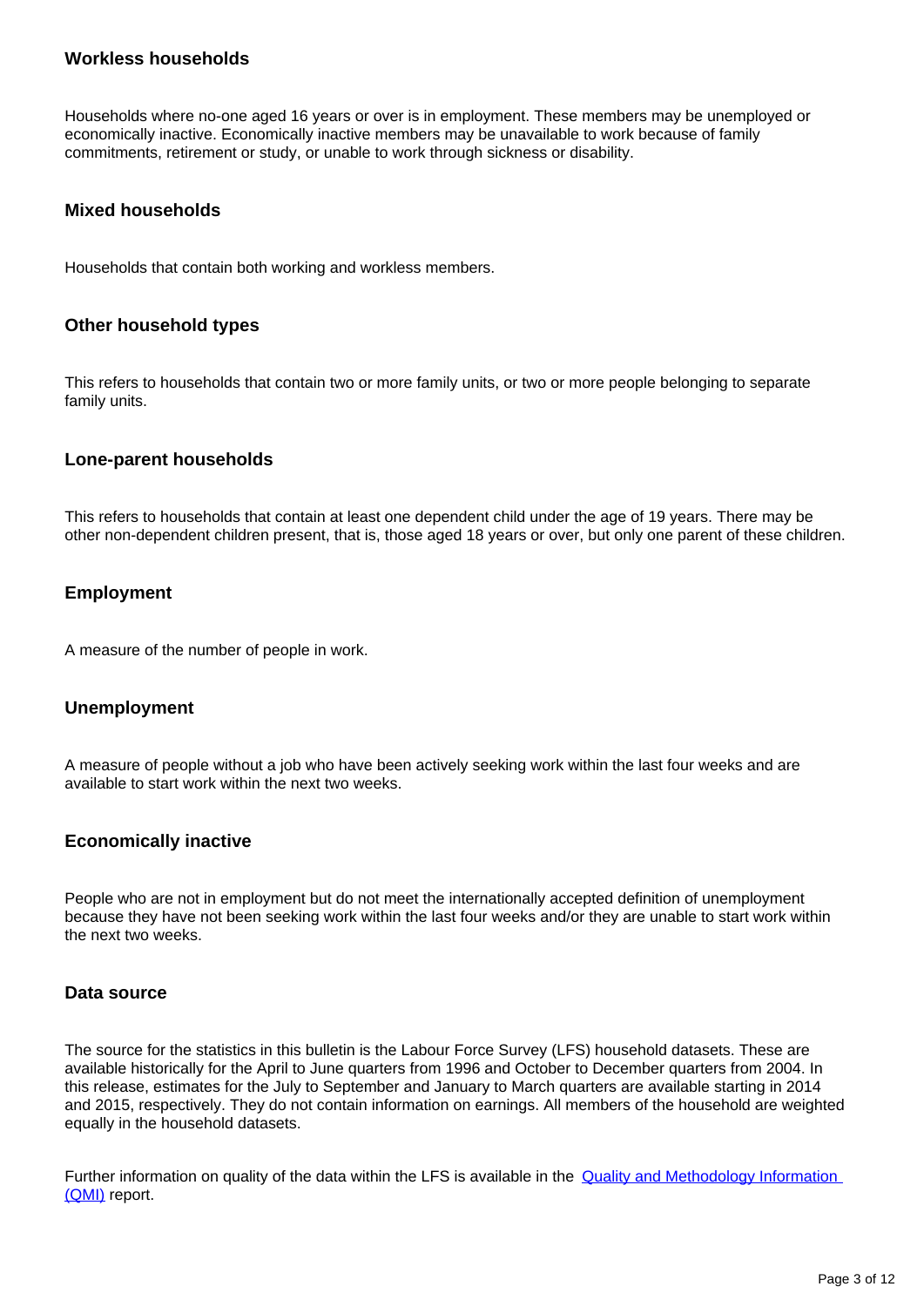## **How these data should be interpreted**

The Labour Force Survey (LFS) household datasets should be used for analysis of family or household characteristics. This bulletin particularly focuses on the economic status of household members. For example:

- number of people in employment in the household
- number of people unemployed in the household
- number of people economically inactive in the household

All estimates in this release are not seasonally adjusted and all comparisons should be carried out on an annual basis, for example, comparing April to June periods with April to June periods, or October to December periods with October to December periods. Comparisons made in this release are between the latest available period, April to June 2018, and April to June 2017.

#### **Table 1: Summary of latest estimates by type of household, April to June 2018, thousands, UK, not seasonally adjusted**

|                                      |                |                | Working households Mixed households Workless households |
|--------------------------------------|----------------|----------------|---------------------------------------------------------|
| Number of<br>households <sup>1</sup> | 12,202 (58.5%) | 5,665 (27.2%)  | 2,988 (14.3%)                                           |
| Number of people <sup>2</sup>        | 22,619 (54.9%) | 14,532 (35.2%) | 4,080 (9.9%)                                            |
| Number of children <sup>3</sup>      | 7,471 (59.7%)  | 3,781 (30.2%)  | 1,272 (10.2%)                                           |

Source: Office for National Statistics

Notes:

- 1. Number of households where at least one person is aged 16 to 64.
- 2. Number of people aged between 16 and 64.
- 3. Number of dependent children aged 15 or under.

## **The main uses and users of the data, and why it's produced**

Users of the data in this bulletin include government departments, devolved administrations, independent research organisations and members of the media and general public. These data are used to understand how the economic status of households in the UK, countries of the UK and regions within England are changing. Time series are available between April to June 1996 and April to June 2018.

A more detailed breakdown of data at the local level within the countries of the UK is available in [Workless](https://www.ons.gov.uk/employmentandlabourmarket/peoplenotinwork/unemployment/bulletins/worklesshouseholdsforregionsacrosstheuk/2017)  [households for regions across the UK: 2017,](https://www.ons.gov.uk/employmentandlabourmarket/peoplenotinwork/unemployment/bulletins/worklesshouseholdsforregionsacrosstheuk/2017) which uses the Annual Population Survey (APS), which has a larger sample size than the Labour Force Survey. This allows labour market analysis to be carried out on families and households at local-area levels and for small sub-groups of the population across the UK.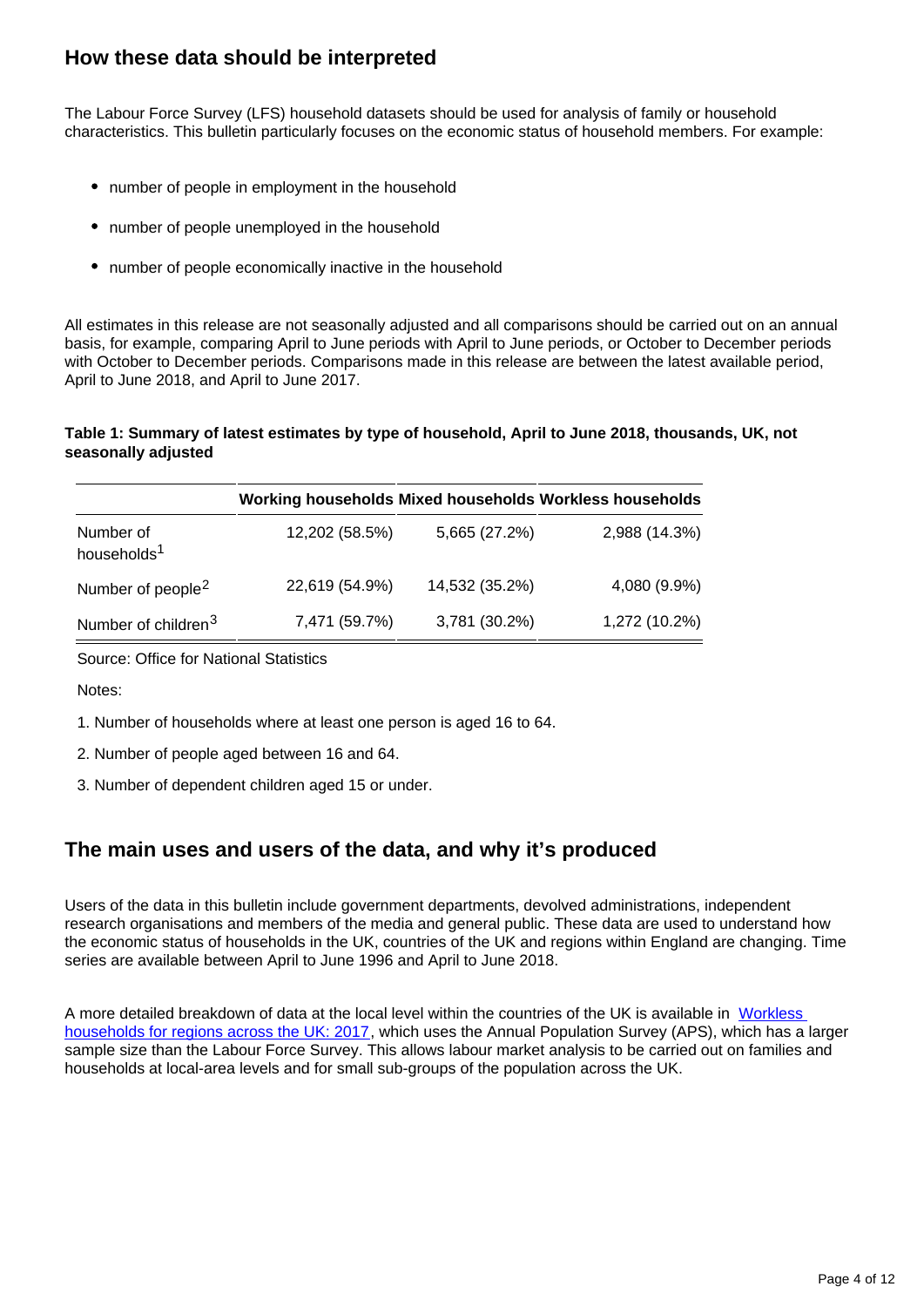## <span id="page-4-0"></span>**3 . The proportion of working households continues to rise over the year**

Out of the 20.9 million households in the UK in April to June 2018, there were 12.2 million (58.5%) classed as working, a further 5.7 million (27.2%) were classed as mixed and 3.0 million (14.3%) were classed as workless (Table 2). Within the 14.3% of workless households, 84.1% of those were economically inactive (with no-one in the household participating in the labour market).

Excluding student households, which are more likely to be workless than the rest of the population, there were 20.6 million households. Of these, 12.2 million (58.9%) were classed as working households, 5.6 million (27.1%) as mixed and 2.9 million (13.9%) as workless households (Table 2). Student households are more likely to be economically inactive households; as a result, the percentage of households that were economically inactive was lower, at 11.7%, when excluding students compared with 12.1% for all households.

| Table 2: Percentage of households by combined economic status, UK, not seasonally adjusted, 1996, |  |
|---------------------------------------------------------------------------------------------------|--|
| 2017, 2018                                                                                        |  |

|                               | All households            |                                  |          | <b>Excluding student households</b>                   |          |                                  |
|-------------------------------|---------------------------|----------------------------------|----------|-------------------------------------------------------|----------|----------------------------------|
|                               | April to June<br>1996 (%) | <b>April to June</b><br>2017 (%) | 2018 (%) | April to June April to June April to June<br>1996 (%) | 2017 (%) | <b>April to June</b><br>2018 (%) |
| Working<br>households         | 51.7                      | 57.8                             | 58.5     | 51.9                                                  | 58.2     | 58.9                             |
| Mixed<br>households           | 27.4                      | 27.7                             | 27.2     | 27.5                                                  | 27.6     | 27.1                             |
| <b>Workless</b><br>households | 20.9                      | 14.5                             | 14.3     | 20.6                                                  | 14.2     | 13.9                             |

Source: Office for National Statistics

Working households increased by 260,000 or 0.7 percentage points compared with the same period a year ago, to stand at 12.2 million, or 58.5% of all households, for the period April to June 2018.

The proportion of workless households has been generally falling since comparable records began. Over the past year this has decreased by 0.2 percentage points to 14.3% of all households.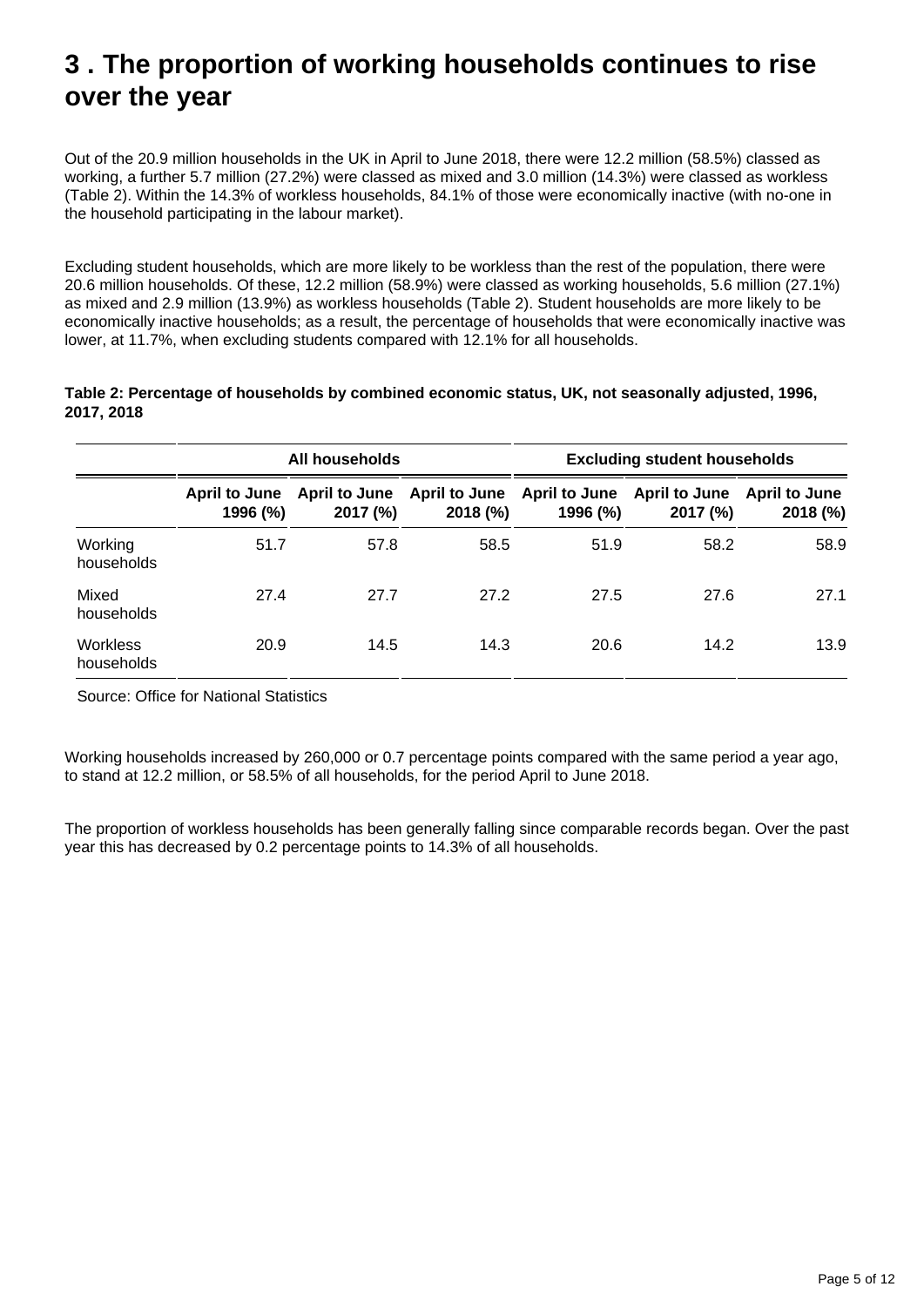## **Figure 1: Percentage of households by combined economic status, 1996 to 2018, UK**

Figure 1: Percentage of households by combined economic status, 1996 to 2018, UK



#### **Source: Office for National Statistics**

The number of households in which no adult has ever worked was up 64,000 over the year and now stands at 321,000. In relation to all households in the UK containing at least one person aged 16 to 64 years, the percentage of households containing only people who have never worked was 1.5%, up 0.3% over the year.

In April to June 2018, the percentage of all households with dependent children, that were workless, was 8.8% (704,000), down 0.1 percentage points on the same period a year ago.

## <span id="page-5-0"></span>**4 . Nearly 1 in 10 people aged 16 to 64 years live in workless households**

For the period April to June 2018, there were 22.6 million people aged 16 to 64 years (54.9%) living in working households, up 0.6 percentage points over the year. A further 14.5 million people (35.2%) were living in mixed households, down 0.5 percentage points and 4.1 million people (9.9%) were living in workless households, down 0.1 percentage points (Table 3).

Excluding student households, which are more likely to be workless than the rest of the population, there were 22.6 million people (55.5%) living in working households, 14.2 million people (35.1%) living in households classed as mixed and 3.8 million people (9.4%) living in workless households (Table 3).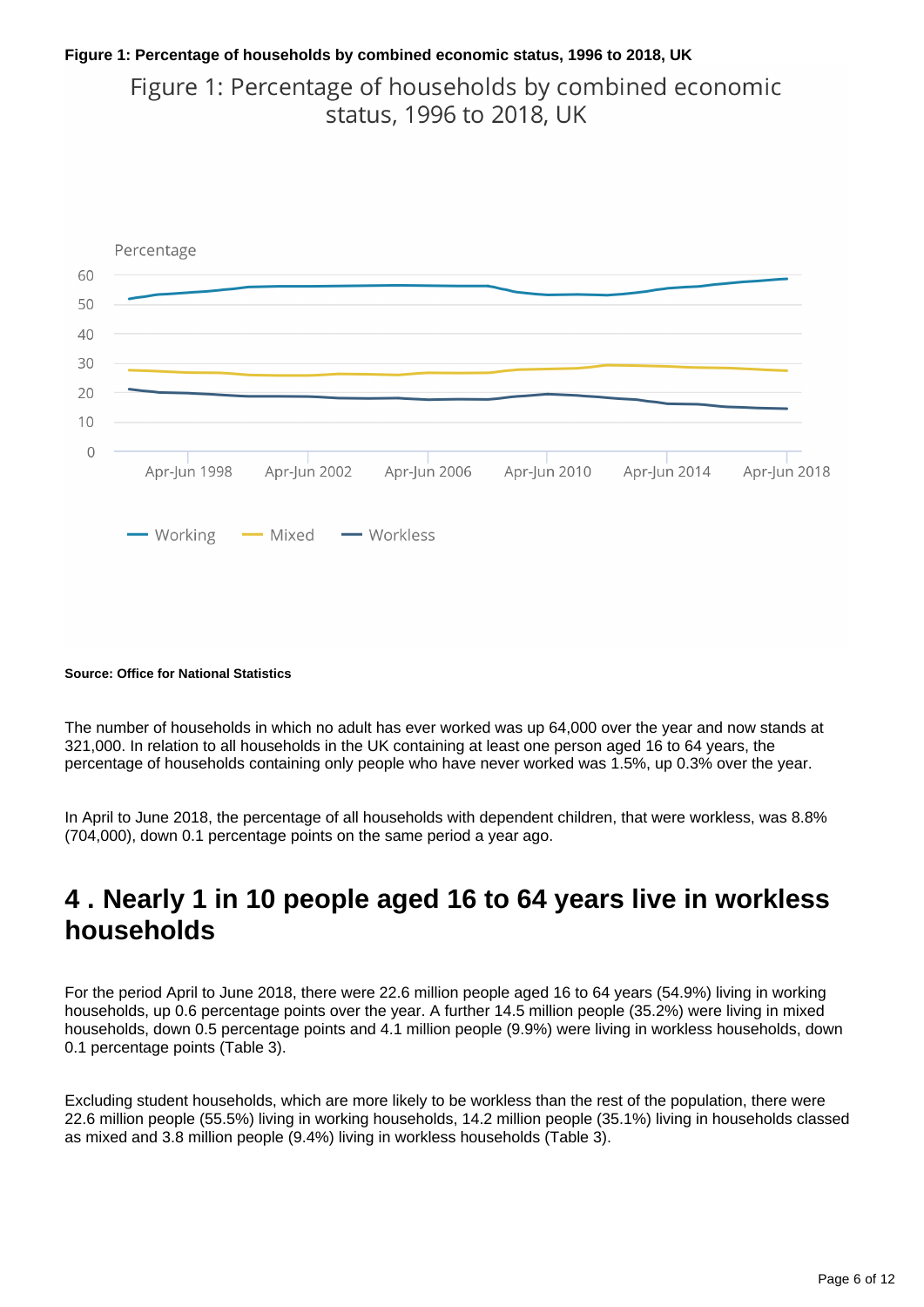**Table 3: Percentage of people aged 16 to 64 years living in households by combined economic status, UK, not seasonally adjusted, 1996, 2017, 2018**

|                               | All households            |                                  |                                 | <b>Excluding student households</b>     |          |                                  |
|-------------------------------|---------------------------|----------------------------------|---------------------------------|-----------------------------------------|----------|----------------------------------|
|                               | April to June<br>1996 (%) | <b>April to June</b><br>2017 (%) | <b>April to June</b><br>2018(%) | April to June April to June<br>1996 (%) | 2017 (%) | <b>April to June</b><br>2018 (%) |
| Working<br>households         | 50.3                      | 54.2                             | 54.9                            | 50.7                                    | 54.8     | 55.5                             |
| Mixed<br>households           | 34.6                      | 35.7                             | 35.2                            | 34.6                                    | 35.6     | 35.1                             |
| <b>Workless</b><br>households | 15.1                      | 10.0                             | 9.9                             | 14.7                                    | 9.6      | 9.4                              |

Source: Office for National Statistics

## **Figure 2: Percentage of people living in households by combined economic status, 1996 to 2018, UK** Figure 2: Percentage of people living in households by combined economic status, 1996 to 2018, UK



#### **Source: Office for National Statistics**

The number of people living in households where all members had never worked increased by 97,000 over the last year and now stands at 476,000. Excluding student households, the number of people living in households where all members had never worked increased by 61,000 and now stands at 338,000.

In April to June 2018, of those people aged 16 to 64 years living in households with dependent children, 6.2% were living in workless households, down 0.1 percentage points on the year. This compares with 12.7% of people aged 16 to 64 years living in households without dependent children who were in workless households.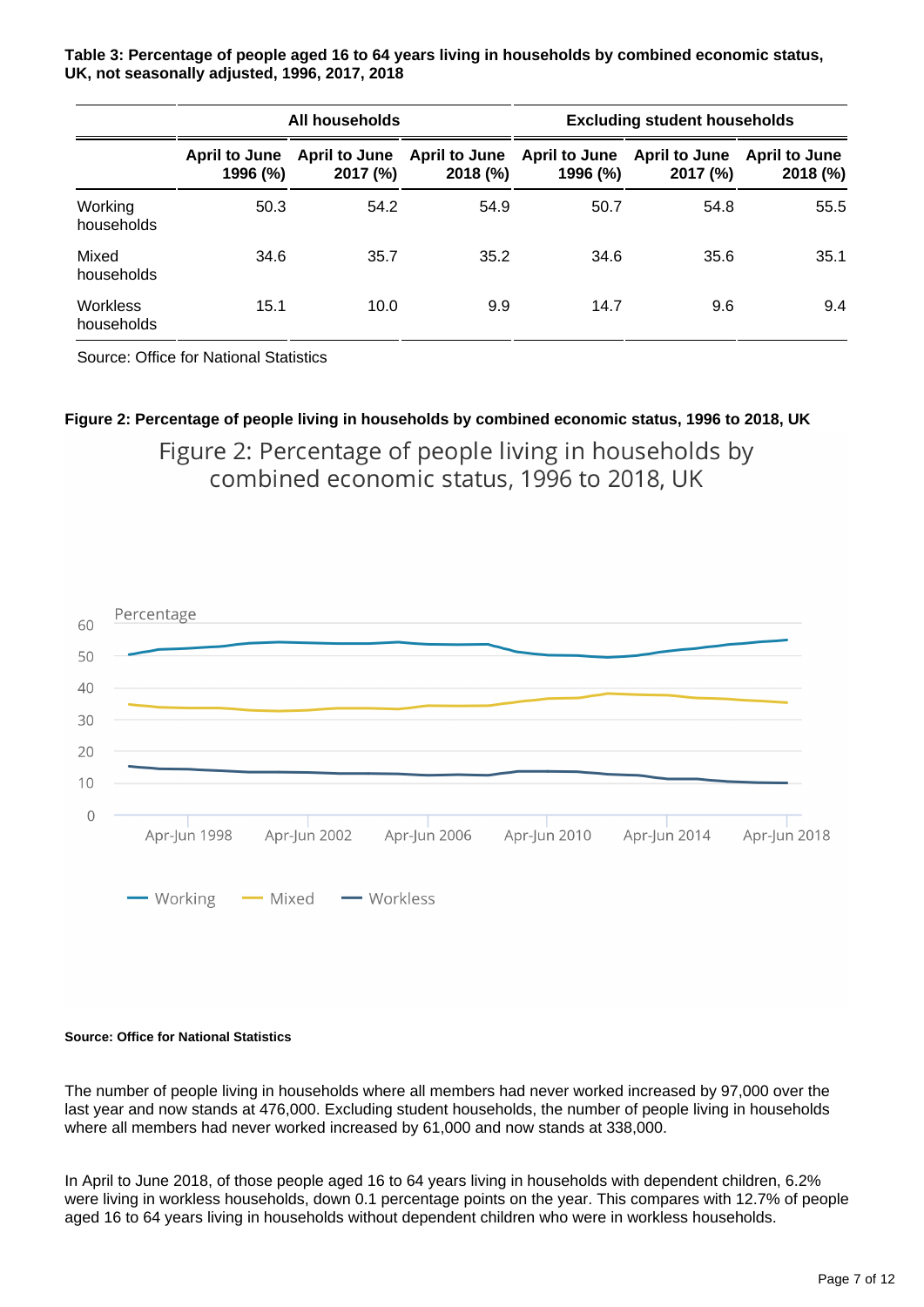Of those people aged 16 to 64 years living in households with dependent children, the percentage living in working households increased by 0.8 percentage points over the past year to 51.5%. This compares with 57.4% for people living in working households without dependent children.

The percentage of people aged 65 years and over living in working households increased by 1.6 percentage points over the year to stand at 12.6%. There was a decrease of 1.6 percentage points in the proportion of people in this age group living in mixed households.

## <span id="page-7-0"></span>**5 . Number of children living in workless households falls over the year**

For the period April to June 2018, there were 7.5 million children (59.7%) living in working households, a further 3.8 million children (30.2%) living in mixed households and 1.3 million children (10.2%) living in workless households in the UK (Table 4).

**Table 4: Percentage of children living in households by combined economic activity status of household members, UK, not seasonally adjusted, 1996, 2017, 2018**

|                               | All households                   |                                  |                                 | <b>Excluding student households</b> |                                  |                                  |
|-------------------------------|----------------------------------|----------------------------------|---------------------------------|-------------------------------------|----------------------------------|----------------------------------|
|                               | <b>April to June</b><br>1996 (%) | <b>April to June</b><br>2017 (%) | <b>April to June</b><br>2018(%) | <b>April to June</b><br>1996 (%)    | <b>April to June</b><br>2017 (%) | <b>April to June</b><br>2018 (%) |
| Working<br>households         | 49.3                             | 58.9                             | 59.7                            | 49.3                                | 58.9                             | 59.7                             |
| Mixed<br>households           | 30.9                             | 30.6                             | 30.2                            | 31.0                                | 30.7                             | 30.2                             |
| <b>Workless</b><br>households | 19.8                             | 10.5                             | 10.2                            | 19.7                                | 10.4                             | 10.1                             |

Source: Office for National Statistics

The number of children living in workless households decreased by 29,000 or 0.3 percentage points, compared with the previous year, to 1.3 million or 10.2% of all children, the lowest level since comparable records began. The number of children living in working households increased by 177,000 or 0.8 percentage points, compared with the previous year, to 7.5 million or 59.7% of all children.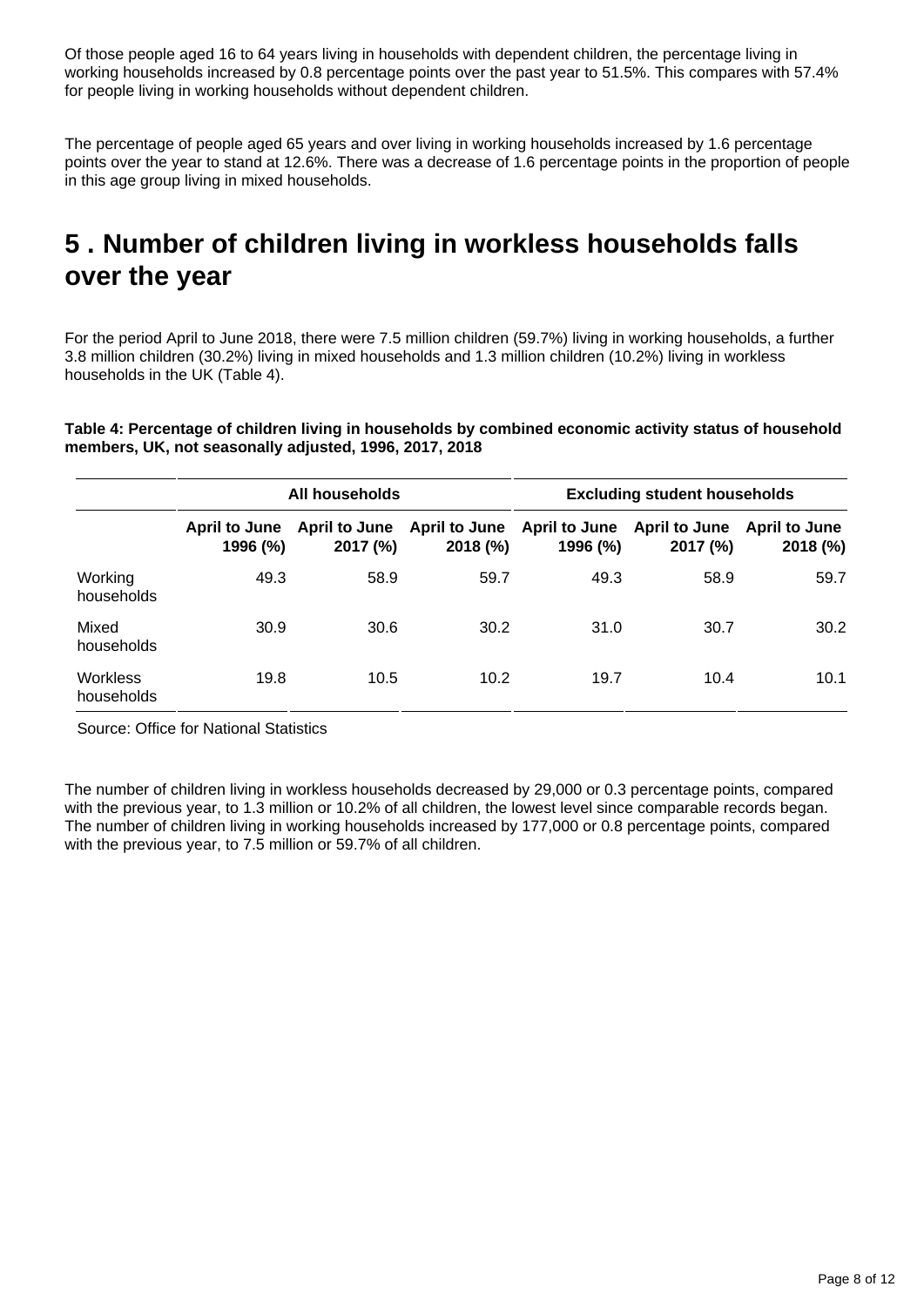### **Figure 3: Percentage of children living in households by combined economic status, 1996 to 2018, UK**

Figure 3: Percentage of children living in households by combined economic status, 1996 to 2018, UK



#### **Source: Office for National Statistics**

Children in lone-parent families were more likely to be living in workless households (36.3%) than children living in couple households (3.7%) or other households (7.6%). Lone-parent families accounted for 70.0% of all children in workless households.

The percentage of children in lone-parent families living in working households increased by 0.6 percentage points over the last year to 52.9%. Although lone-parent and one-person households have a higher proportion of workless households, these household types are more likely to be workless households as there is often only one person in the household that could be in work.

The number of children living in households where all members had never worked increased by 32,000 over the year to 204,000, which accounted for 1.6% of all children.

## <span id="page-8-0"></span>**6 . Employment rate for women increases as the age of the youngest dependent child increases**

In April to June 2018, there were 1.2 million lone parents in employment in the UK, or 3.9% of all people in employment aged 16 to 64 years, up 11,000 on April to June 2017. This percentage has remained relatively constant since rising to 4.0% in late 2009.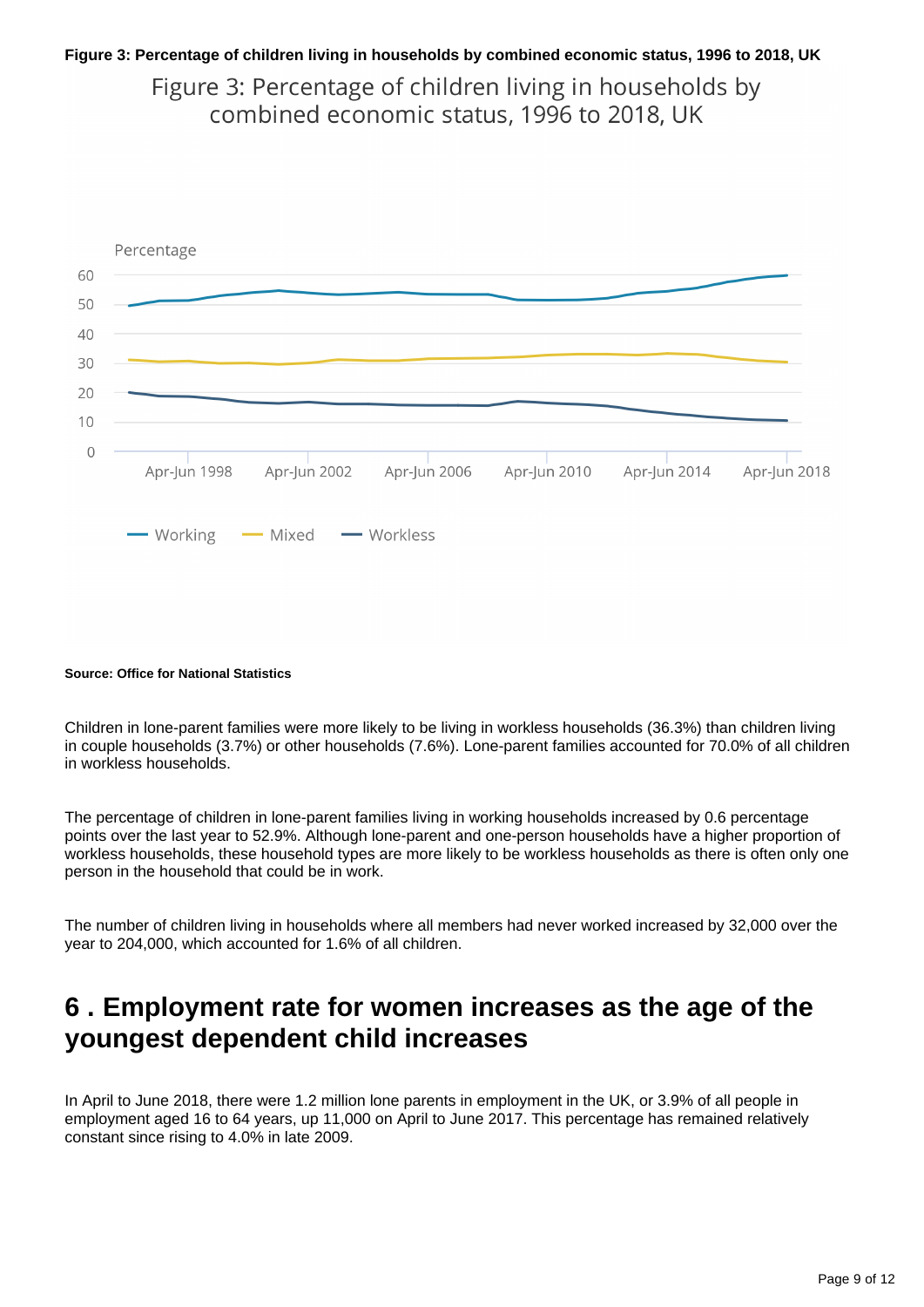In the UK, the employment rate for men with dependent children has been consistently higher than for those without dependent children, since comparable records began in 1996 and currently stands at 92.8% and 73.4% respectively, for the period April to June 2018, a difference of 19.4 percentage points.

For women, the employment rate has only been consistently higher for women with dependent children since 2008 and now stands at 74.1% compared with 69.4% for those without dependent children, for the period April to June 2018, a difference of 4.7 percentage points. Prior to 2008, the employment rate was generally higher for women without dependent children than those with dependent children.

In the latest period, April to June 2018, the employment rate for women increases as the age of the youngest dependent child increases, from 65.2% where the youngest dependent child is aged 0 to 2 years, to 81.8% where the youngest dependent child is aged 16 to 18 years (Figure 1). The majority of those women in employment also work part-time until the youngest dependent child is aged 11 to 15 years. For men the employment rate remains relatively constant, regardless of the age of the youngest child.

### **Figure 4: Employment rate of mothers with dependent children by age of youngest child, UK, April to June 2018**

Figure 4: Employment rate of mothers with dependent children by age of youngest child, UK, April to June 2018



#### **Source: Office for National Statistics**

Conversely, the economic inactivity rate for women decreases as the age of the youngest dependent child increases. Those stating that they are looking after family or home decreases from 28.4% where the youngest dependent child is aged 0 to 2 years to 7.8% where the youngest dependent child is aged 16 to 18 years.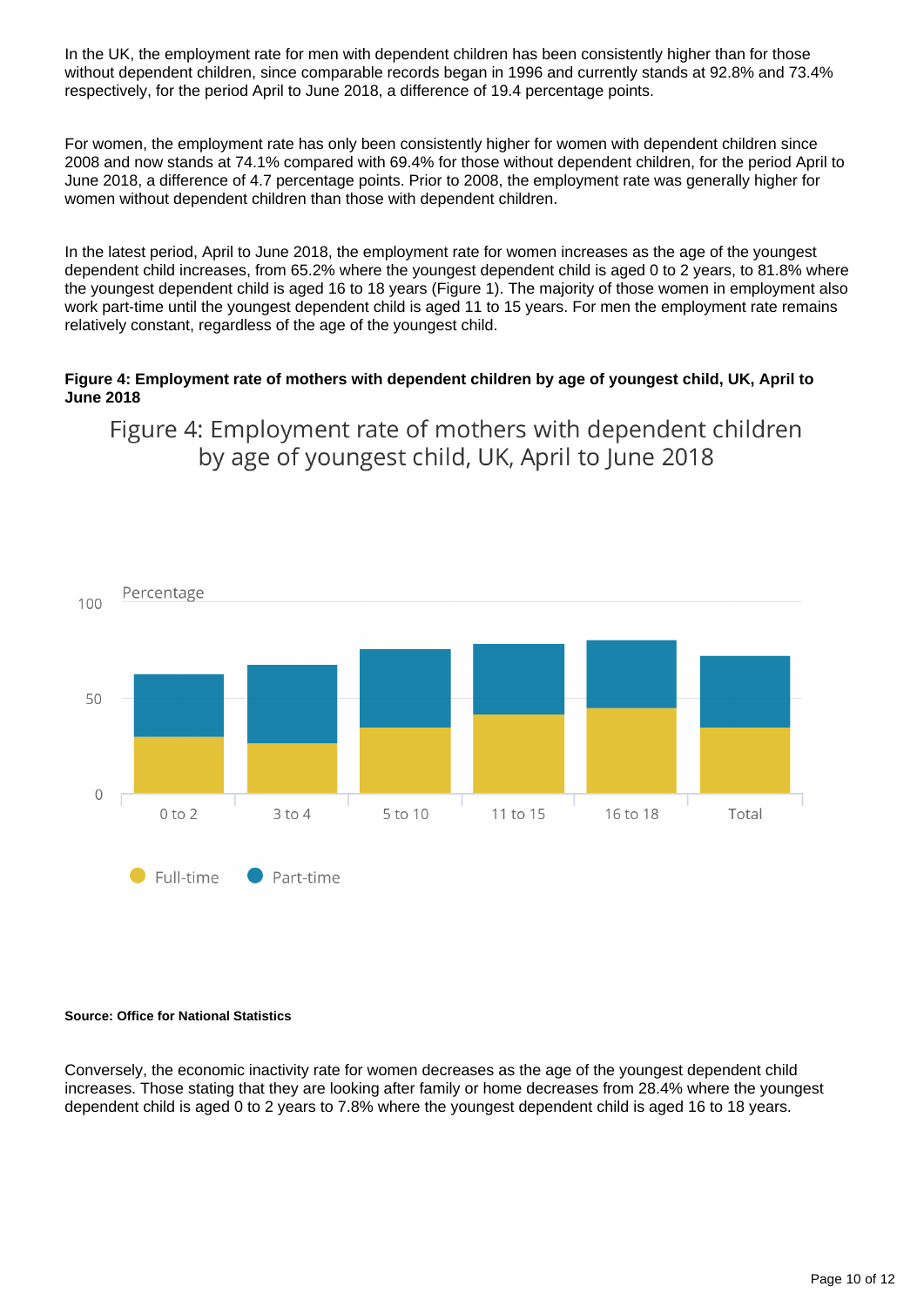## <span id="page-10-0"></span>**7 . Links to related statistics**

For details on working and workless households for local authorities, please see Workless households for regions [across the UK.](https://www.ons.gov.uk/employmentandlabourmarket/peoplenotinwork/unemployment/bulletins/worklesshouseholdsforregionsacrosstheuk/previousReleases)

For details on children living in long term workless households, please see Children living in long-term workless [households in the UK: 2016](https://www.ons.gov.uk/employmentandlabourmarket/peoplenotinwork/unemployment/bulletins/childrenlivinginlongtermworklesshouseholdsintheuk/2016).

## <span id="page-10-1"></span>**8 . Quality and methodology**

## **Household datasets**

The figures in this bulletin come from the Labour Force Survey (LFS). Each month we issue many estimates of the labour market using the LFS person datasets, designed to provide estimates of people. The estimates within this bulletin differ as they combine responses of all people within households. This is to provide estimates involving all the labour market characteristics of the people within the household.

The [Labour Force Survey Quality and Methodology Information](https://www.ons.gov.uk/employmentandlabourmarket/peopleinwork/employmentandemployeetypes/qmis/labourforcesurveylfsqmi) (QMI) report contains important information on:

- the strengths and limitations of the data and how it compares with related data
- uses and users of the data
- how the output was created
- the quality of the output including the accuracy of the data

Household datasets are weighted differently to person datasets, in that each person in a household is given the same weight. This ensures that weighted estimates at the household level are consistent. When using the household datasets to give estimates of the total number of people, the different weighting procedure will give marginally different estimates to those from the person datasets.

Estimates in this bulletin go back to 1996, which is the first year a consistent time series, on a calendar quarter basis, is available.

## **Sampling variability**

The Labour Force Survey (LFS) is the source for each estimate within this bulletin. The LFS is a sample survey; all estimates from it are subject to sampling variability. Sampling variability is dependent on several factors, including the size of the sample, the size of the estimate as a proportion of the population, and the effect of the design of the sample on the variable of interest. Therefore, it is subject to a margin of uncertainty, as different samples give different results. For example, the estimate for the percentage of children in workless households is 10.5%, with a sampling variability of plus or minus 0.7%. This variability gives a confidence interval, which is such that there is 95% certainty that the percentage of children in workless households lies between 9.8% and 11.2%.

Sampling variability tables for other estimates in this statistical bulletin are available in the quality measures [dataset.](https://www.ons.gov.uk/employmentandlabourmarket/peopleinwork/employmentandemployeetypes/datasets/workingandworklesshouseholdstableshowingqualitymeasures)